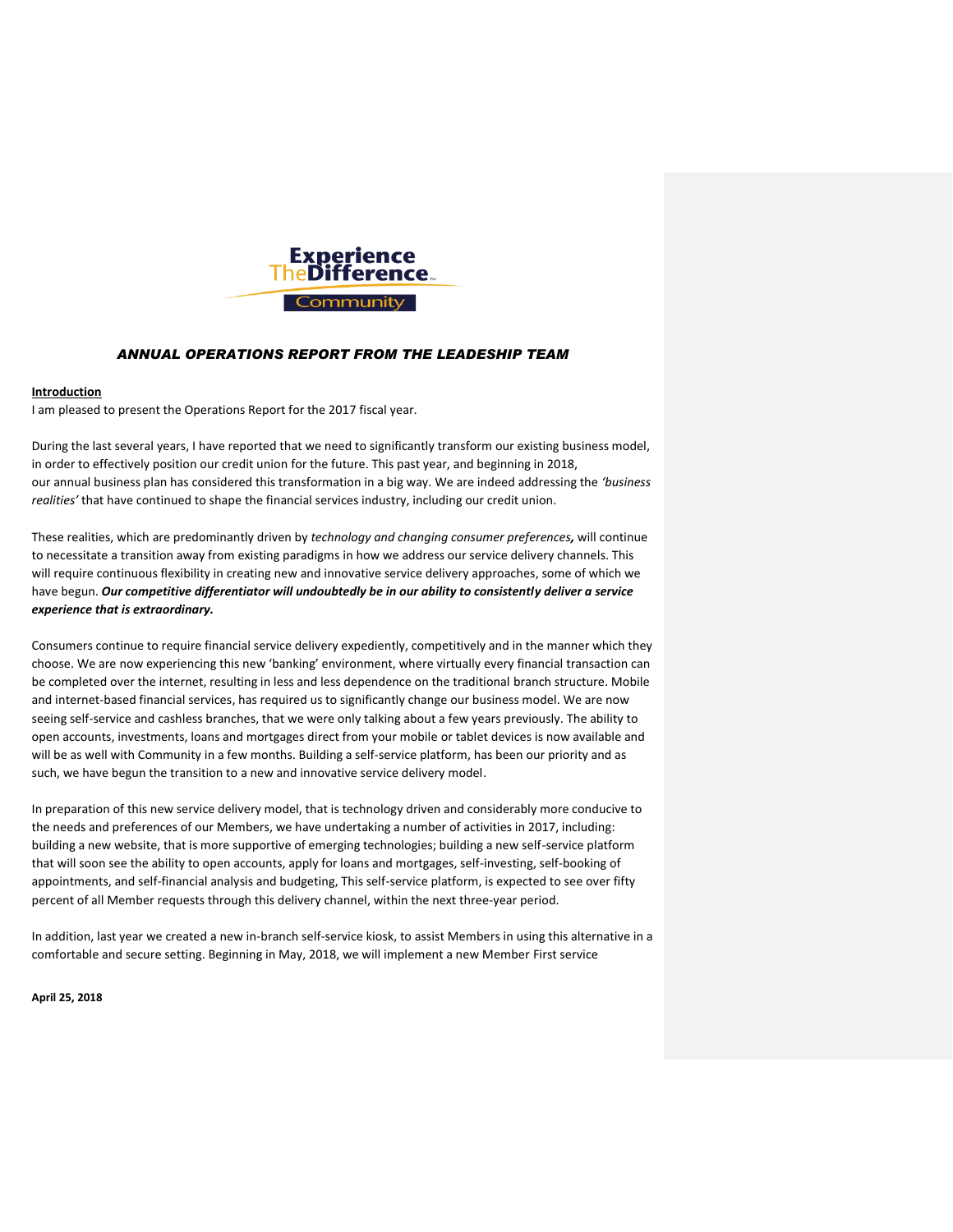approach, to assist in building a more convenient and responsive service model. Our new Community Room, was also constructed in 2017, and soon will see increased activity – presentations in support of awareness of societal issues, including: anti-bullying; mental health; homelessness; poverty; seniors abuse; fraud, to name a few. Recently, we introduced our chat line service, as another service to address the need for a highly responsive approach to Member requests. And later this year, we will extend our hours of operation to add further convenience to our Members. As stated in my report last year, our 9:30-5:00 branch business hours-model is no longer effective or sustainable, requiring immediate and appropriate change. Providing a highly responsive and convenient service delivery approach, digitally and on a 24/7 basis, will soon be our new business model.

In 2017, we placed significant priority and emphasis on our Member First service level standards, to ensure our delivery consistently exceeds expectations at all levels and becomes our 'unique differentiator'. Achieving a culture that creates consistent *extraordinary service experiences',* where responsiveness and convenience at all delivery channels, is our standard of performance. To this end, in 2017, will incorporated our new Member First Value Statement:

*"We provide the great banking you're seeking, but we offer something more. We offer the opportunity to be part of something bigger: The chance to be more than a customer, to help build your community, to see fairness, trust, equality, and independence brought to life in real and meaningful ways, from the way we do business to the way we treat you every day. It's banking that goes further."* 

Arguably, our Brand Awareness activities, has been our most active and progressive area during 2017. Launched in late 2016, our new brand awareness program, has significantly enhanced our brand awareness of *'who we are and what we do'.* With the creation of well over fifty new brand ads, we increased are now reaching in excess of 10,000 people each month, an increase from 2,000. This is phenomenal and we are hopeful of moving this number even higher. People, community, and co-operation are the building blocks of our credit union. In 2016 we reported our activity in this area and again here with this report, we will continue to focus our attention to furthering our brand within our communities. These activities are what we are most proud of and what drives us each and every day.

In 2017, we experienced a similar financial performance to that of 2016. As reported last year, we continued to move low risk, low return cash surplus to a low risk, higher return mortgage pool, which had a positive impact on our loan interest income in 2017. We have also participated in a number of small business loan syndications, which has also impacted our loan interest income positively. These were important investment transaction, particularly given our nominal lending growth and excess liquidity level year-over-year. We will to continue to manage our balance sheet differently to address these non-traditional investment opportunities.

We also experienced another solid performance in other income, a direct result of the purchase of a wealth portfolio late in 2015. This wealth portfolio has increased from \$6.5 Million in 2015, to over \$45 Million today. This is indeed a remarkable story for Community and we will continue to explore opportunities to purchase additional wealth management portfolios as we transition our income stream from traditional activities. We have continued the activities surrounding our expense management program, which has been extremely important,

**April 25, 2018**

**Commented [D1]:**